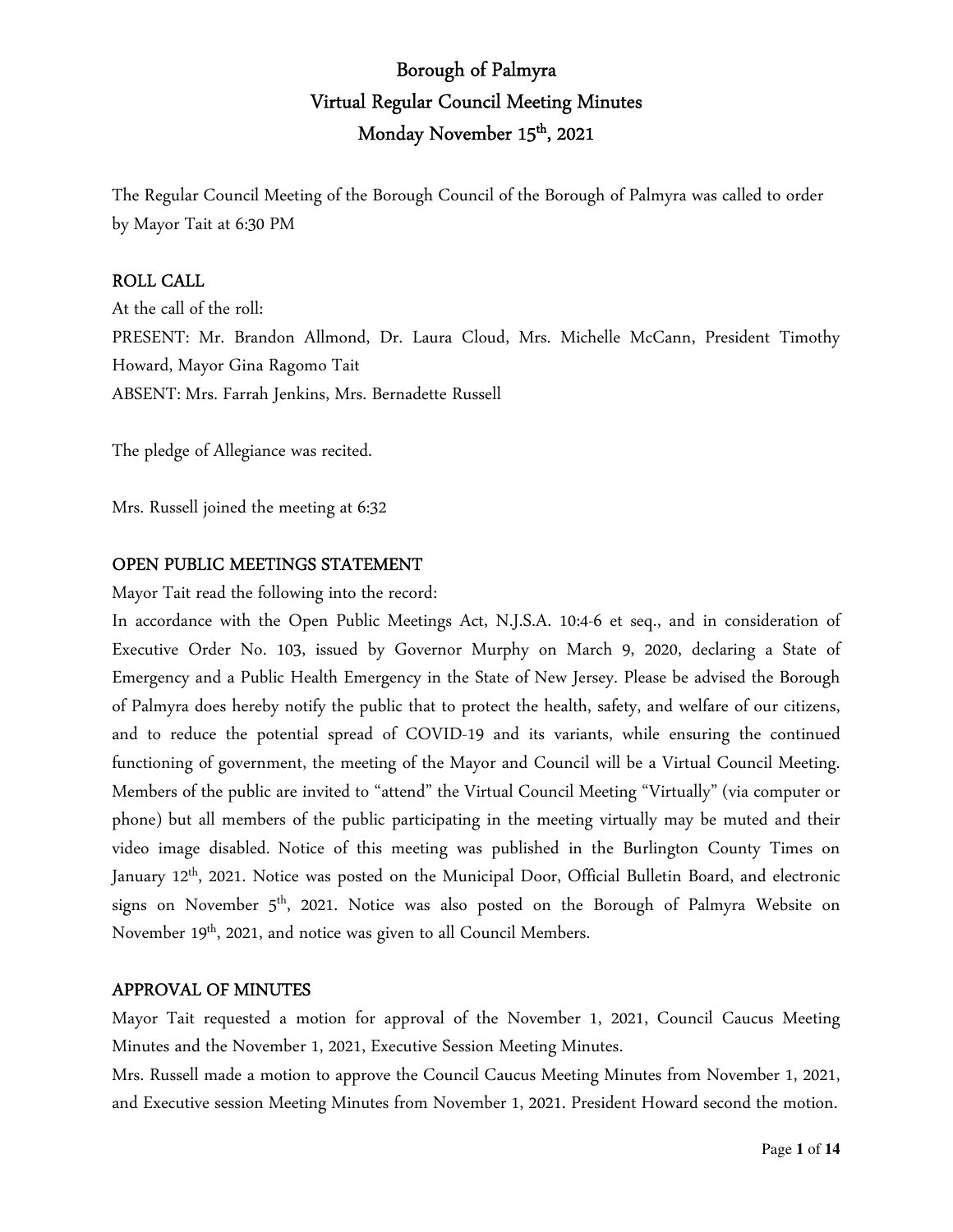At the call of the roll the vote was: INFAVOR: Mr. Allmond, Dr. Cloud, Mrs. McCann, Mrs. Russell, President Howard AGAINST: None

#### **CORRESPONDENCE**

Municipal Clerk, Ms. Jackson acknowledged the following correspondence received: Palmyra Land Use Board comments regarding Ordinance 2021-14 consistency with Master Plan, received Resolution 2021-18 from Palmyra Land Use Board Resignation Letter- Amy Austin Resignation Letter- Gail Marquis Resignation Letter – Ryan Palmer Mayor Tait requested a motion to accept Ms. Austin, Ms. Marquis, and Mr. Palmer's letters of resignation. Mrs. Russell made a motion to accept Ms. Austin, Ms. Marquis and Mr. Palmer's letters of resignation. President Howard second the motion.

#### All members present voted in favor of the motion. Motion Carried

#### Mrs. Jenkins joined the meeting at 6:38 pm

#### REDEVELOPMENT

#### Rt. 73 South Redevelopment Area- Update

Mr. Gural stated indicated several items are on the agenda for approval. Mr. Brewer noted that the amendment to Ordinance 2021-05 concerning administrative review is mostly due to the scaling down of the second warehouse due to the location of the eagle's nest and having to reduced parking due to the smaller size of the building. Mr. Brewer also noted the resolution on the agenda is regarding the change to the original redevelopment agreement allowing a smaller building to be constructed than originally agreed upon. Mr. Gural stated the project is well underway moving dirt and installing pipework for sewer and stormwater drainage. Mr. Gural noted that permits have also been issued for foundation work.

Outlaw Training & Fitness/620-622 Highland Ave Redevelopment Project – Update Mr. Gural indicated he had nothing new to report. Mr. Brewer indicated the new court valuation hearing has not yet been scheduled.

Sea Box/ELM Office LLC, 321 E. Broad Street - Former Knights of Columbus Property- Update Mr. Gural stated he had nothing new to report regarding the property.

#### PROFESSIONAL UPDATES

William Kirchner, ERI- Mr. Kirchner indicated the contractor for the 2021 Road Program has completed the road work on Rowland Street, New Jersey Avenue, Madison Street and Second Street;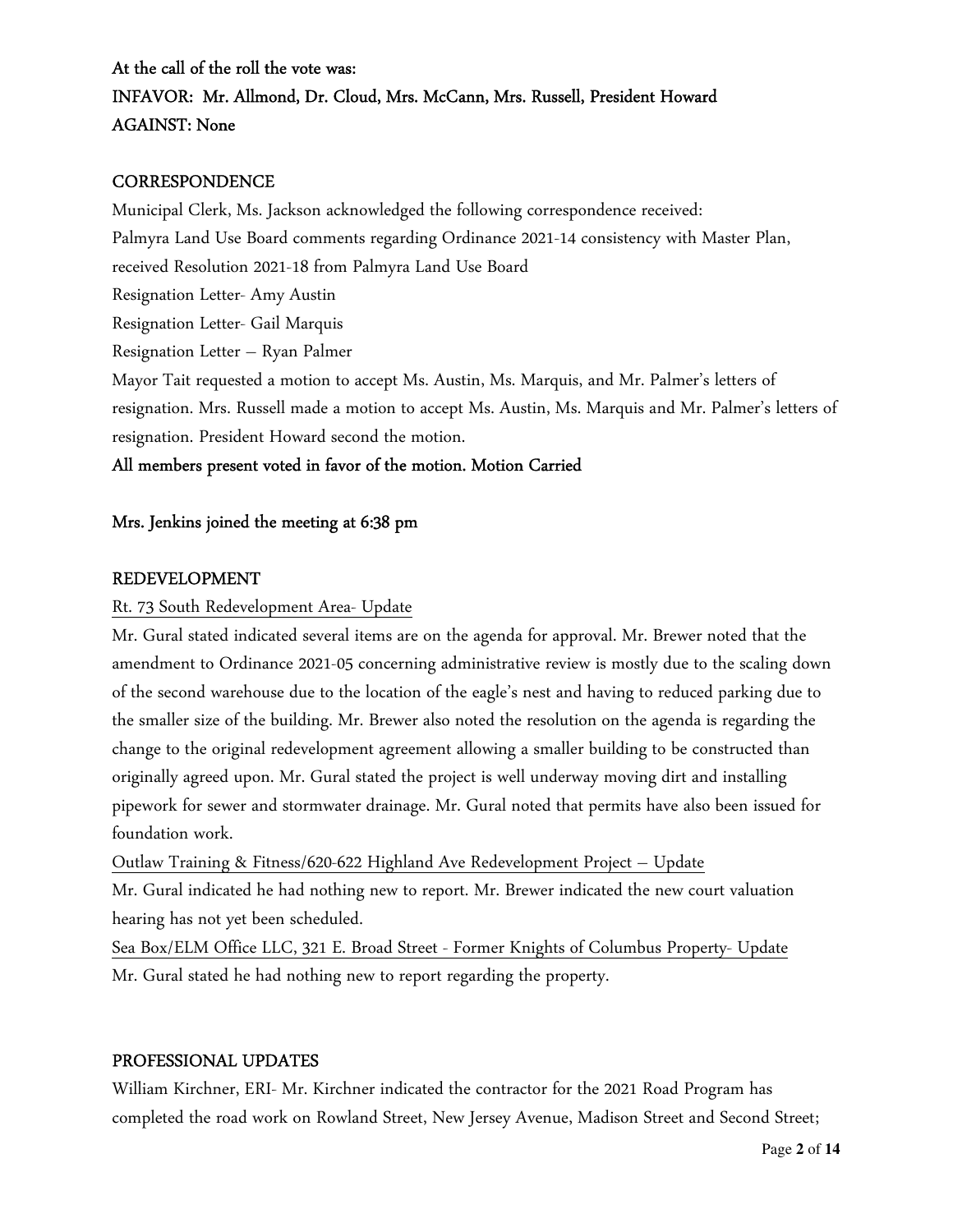the basketball court at Ethal B Hardy Park still needs to be completed but because of the weather than will be completed in the spring of 2022. Mr. Kirchner indicated he received the training and inspection requirements from the Federal government for the next phase of the Temple Blvd project and will be incorporating those requirements into the bids documents which must be out to bid by December  $2^{\text{nd}}$ , 2021, noting that the requirements are different than New Jersey bid contract law. Mr. Kirchner stated the bid must be advertised for three consecutive weeks in the newspaper and the award must be done by April 2<sup>nd</sup>, 2022. Mr. Kirchner also noted that the Federal agency must review the bids prior to award by the Borough. Mr. Kirchner indicated the Spring Garden Street project and 2022 fall Road Program will be ready for bid in February/March of 2022 with the intension of having the work begin in the Spring of 2022. Mr. Kirchner indicated he is currently working on the bids for the annual contracts; on call maintenance, HVAC maintenance, and sewer maintenance; with the bids out by end of month return in December so contracts can be awarded at the reorganization meeting in January of 2022.

### PHS STUDENT REPRESENTATIVES' REPORTS

Mr. Coady McCann updated council regarding the fall sports teams progress thus far this year. Mr. McCann noted both the boys' and girls' soccer teams placed first in their groups and had great seasons. Mr. McCann noted the boys' soccer team won the Freedom League Championship with a 17- 5-1 season. Mr. McCann noted the PHS football team has their last game on November 24<sup>th</sup> against Burlington City. The girls' cross country participated in the Group 1 State Finals. Ms. Naomi Caban stated it was Palmyra High School Band participated in the All-State

Championship. Ms. Caban indicated they placed  $6<sup>th</sup>$  in the overall competition. Ms. Caban also noted the PHS Interact Club participated in a river clean-up on November 6<sup>th</sup>, 2021, collecting over ten bags on trash.

#### BEST PRACTICES INVENTORY PRESENTATION

#### 2021 Municipal Best Practices Inventory Presentation

Mr. Gural went over the 2021 Best Practices Inventory commenting and noting our responses for each item. After noting the responses to the various questions on the 2021 Best Practices inventory questioner he asked if there were questions regarding our responses. Mr. Gural indicated it was forwarded to the state by the required deadline, and our answers and score make the Borough eligible for the full amount of state aid available.

#### PUBLIC COMMENT

We requested those participants wishing to have or make a Public comment, email their questions or comments in advance to Municipal Clerk Rita Jackson at djackson@boroughofpalmyra.com. The opportunity to submit comments prior to meeting expired at 12:00 PM on Monday November  $15^{\rm th}$ , 2021. All comments will become part of the record and included with the Meeting Minutes.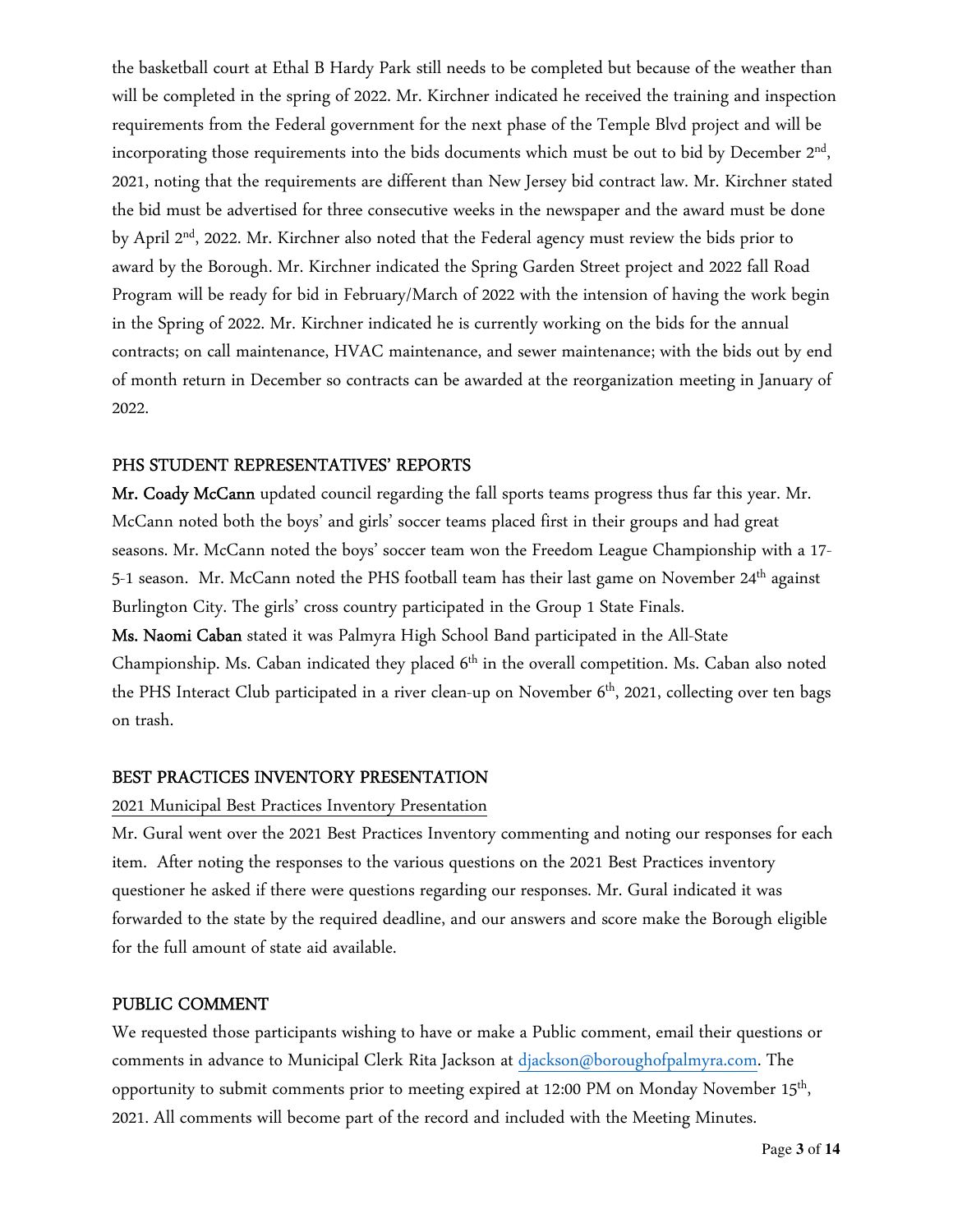For those who "attended" the hybrid meeting, Mayor Tait opened the meeting to the public for comments. All comments are part of the record and are included with the Meeting Minutes.

Mayor Tait asked for a motion to open to the Public for comments.

Mrs. Russell made a motion to open the public portion for comments. Mr. Allmond second the motion.

#### All members present voted in favor of the motion. Motion Carried

Mayor Tait noted that Councilwoman Cloud left the meeting not feeling well.

Mayor Tait asked if any comments were received before the meeting. Municipal Clerk, Ms. Jackson indicated no comments were received.

Mr. Rader- Harbour Drive – Mr. Rader stated when Council approved the changes to the Veterans Memorial Park, the entire original park was to be demolished after thirty years, except the flagpole and monument. Mr. Rader indicated he had the landscape drawings dated January19th, 2021, noting the walkway leading to the Liberty Tree and beyond were also to be removed and not replaced closing onethird of the park to the public. Why was it removed? Did Council review the drawings dated January 19th, 2021? Who drafted the plans/drawings? Mr. Rader stated that as of 11:00 am on Saturday, the service medallions were installed backwards. Mr. Allmond indicted the walkway was removed because it was deteriorating. There was additional discussion regarding the walkway and access to the park. Mr. Allmond indicated that after discussions with the War Memorial Committee it was decided the walkway would be removed and not replaced with the funding available for the project. The decision to remove the walkway was a collective decision between the War Memorial Improvement committee, the War Memorial Committee, the engineer with the consent and approval of Borough Council. Mr. Allmond noted the Liberty Tree is still in the park, the benches are still in the park, but the focal point of the park is the memorial. Mr. Rader stated that perhaps the public should have had some input into the final decisions regarding the improvements.

Ms. Still – Veterans Drive – Ms. Still stated the following: My name is Valerie Still. I bought the house on Veterans Dr. in the West End of Palmyra for my parents in 1991. First, for the record…I would like to apologize to Dr. Laura Cloud. I've watched you at these meetings and also when I'm reviewing them later with others and it's not fair for me to include you in what is happening with this current governing body and my personal critique of the overall governing body. You are a refreshing; fairly new Palmyra Council member and I appreciate and respect your silence Dr. McCloud. I believe your silence is not out of ignorance or arrogance or the fact you are not interested in the concerns of #PalmyraProud residents. I believe because of your education and experience as a scientist and also as a scholar, and now as an elected public official, a public servant, you are thoughtful, not quick to attack but are processing what is being said and I'm hoping you will be the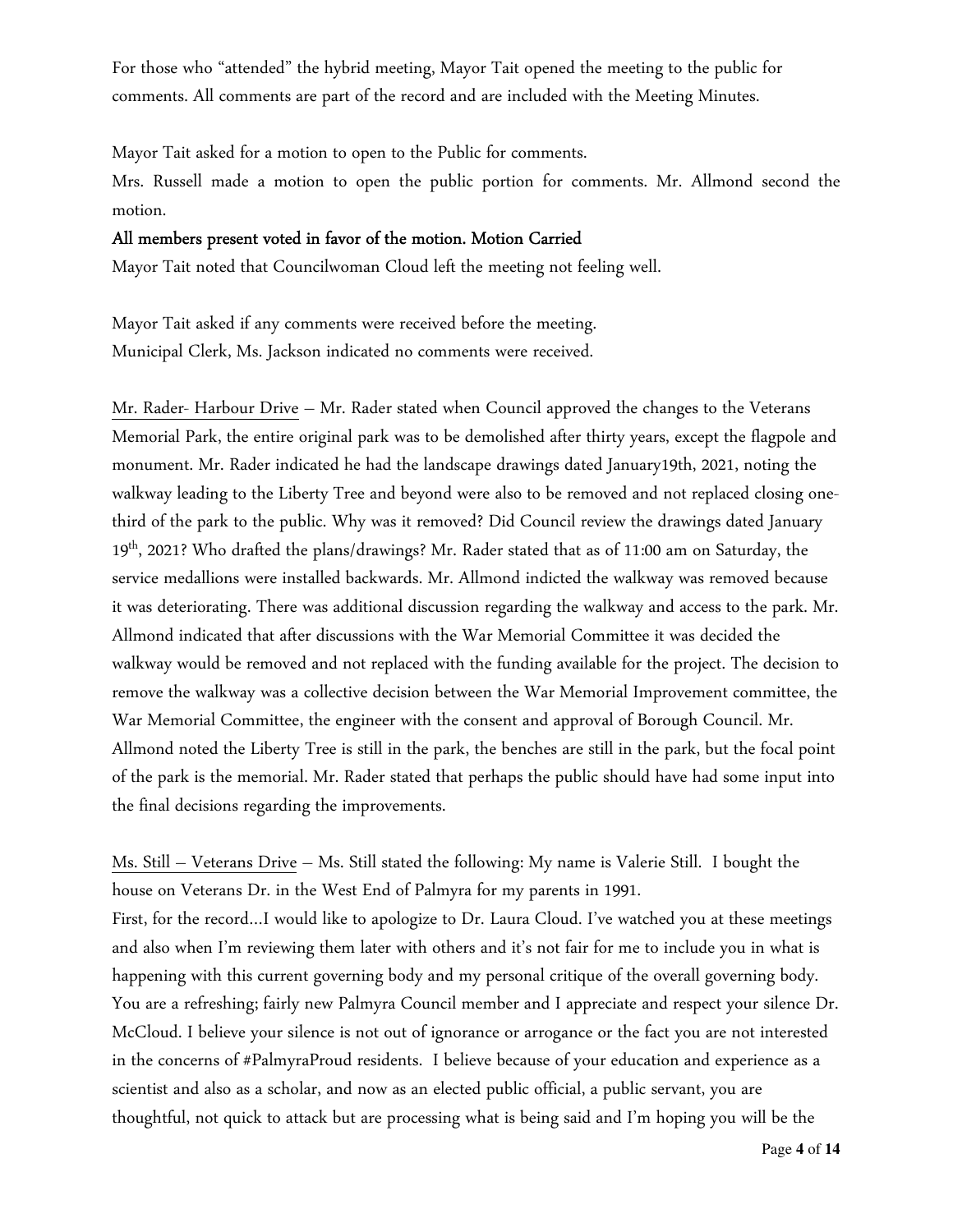advocate for us #PalmyraProud residents, not aligning with a political party but doing what is just and fair for all.

I'm petitioning you to help condemn the anonymous person who calls himself "Black Al," sending hate-filled emails to Palmyra residents, businesses and faith-based organizations… this should be a concern for this governing body as well. "Black Al's" derogatory stereotypes of black people is shocking… he states… "all…blacks have left… is to bitch and complain and demand from the white man … but decided it was easier to bitch and complain and demand." Black Al goes on to say "I've seen the police and the courts railroad my white friends as many times as my black friends. That's social inequality based on class, not race." He states with an exclamation point… "What the black person needs is self-respect!" Wow…when I was notified of this email by a few of the business owners in Palmyra, I filed a police report with the Palmyra Police Department. All Palmyra residents should be disgusted by the racist, hateful email sent by this coward. And our governing body definitely needs to condemn this hate speech, even though it is covered by our Constitution with the first amendment…Freedom of Speech.

When Black Al says, "If someone puts the right word in the wrong ear, there may be consequences to pay. So, I'll remain anonymous for now." I hope Dr. Cloud, you're the right person, with the "wrong ear" and makes sure there are consequences to pay for hate speech here in Palmyra, NJ. Second, Since the council and mayor have decided without the approval of #PalmyraProud residents to have only one public session during these council meetings, it's difficult to comment on something a council members says after the public statement session is over, but if it's made in reference to a public statement from a resident, we should be able to have a rebuttal. This happened at the last meeting. And Mr. Radar has been requesting this since you all decided to eliminate two public sessions. Why are you all so disrespectful to tax paying residents of Palmyra? We, American citizens, not only elect our public officials to have our interest as priority but we are also paying for the stipends you all receive, and also all the high salaries of certain individuals on this virtual meeting, in this administration, individuals who have been in certain positions for over a decade and all the other employees of the Borough of Palmyra and I believe we are also paying for members of this governing body to get accreditations which only benefit you all… so stop with the disrespect and the arrogance. Regardless of whether you are a democrat and have an allegiance to the democrat party… you have an obligation to treat all American citizens and especially #PalmyraProud residents with respect and dignity, regardless of our opinions, questions or political affiliation. I am neither democrat or republican…I am a citizen of the United States of America and I'm a #PalmyraProud resident. It's so arrogant and pretentious for Ted Rosenberg who is getting 10s of thousands of dollars each year from #PalmyraProud tax paying residents to represent and defend the interest of the people, to then advice, public elected officials to not respond to residents and cut off #PalmyraProud residents voicing their concerns. It's disrespectful for this governing body to be texting each other or emailing each other and it's against the law for public officials to be texting, emailing and communicating with each other without all those texts, communications and emails being documented on the official minutes. If you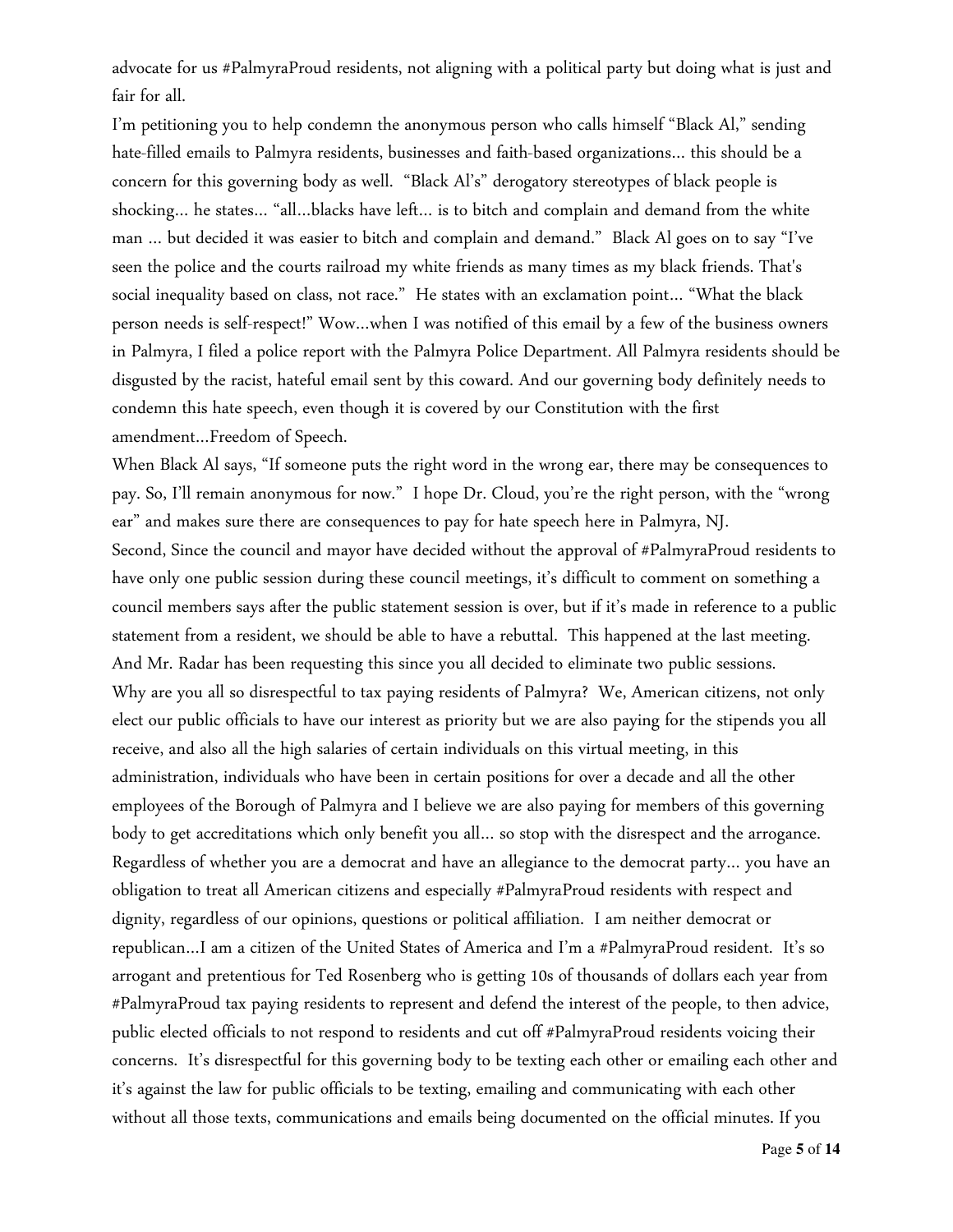want to eat and drink and look disinterested, have your camera off or pointed at your belly and groin area, that's your own prerogative but it makes you all look very arrogant and very unrefined as well. This may be your normal and refined fashion but for me it's rather boorish. It's a matter of class, respect and dignity. So please, please, please… go dust off your elected official guidebook and read over it. We know you have the big democratic party that supports whatever you do…but if you didn't notice anything else this past election…I hope you notice that the American people are not going to sit back and allow this nonsense. I never thought I would see the day where New Jersey wouldn't be my favorite color…Big Blue…but 2022 is not far away so, you may want to start being respectful to all residents that you have an obligation, a duty, to serve.

Council member Brandon Allmond…I cringed when you shut down Mr. Radar during one of these meeting where he was expressing concern about not having ample time for the public to discuss and understand certain resolutions and ordinance and also the fact that the official minutes are so difficult for the public to find (another resident during another council meeting expressed this as well)… but Brandon, you totally shut down Mr. Radar stating that you all had decided to eliminate the second public session… and then the last meeting you made a comment on the allegation of nepotism brought up during the public session but you did that after the one pubic session was closed.

You decided to refute the allegations of nepotism in this administration in regards to council members' children being selected as student council representatives for the Borough of Palmyra because you were the one who set up the guidelines and requirements and you had taken into consideration that nepotism could be an issue. But you had nothing to say about the allegations of systemic racism within the Palmyra School District or the hate speech of "Black Al" circulating in Palmyra. Well, Brandon, I'm glad you recognized the problem of nepotism in this because unfortunately, we are human and we are also parents, and you all, on top of that are elected officials. So, you are held to an even higher standard and fortunately or unfortunately, that means your children as well. I stated before, I can't win a prize at McDonalds if I have a family member working at the restaurant. Did you know that according to a study, 43 percent of white Harvard students admitted were legacy students, children of staff, on the dean's interest list—meaning their parents or relatives have donated to Harvard—or were recruited athletes. Only 57 percent of admitted white students were on merit. So, for you to be so surprised that nepotism would be a concern in this case in Palmyra when council members' children are being selected as student reps is disingenuous to say the least. And this is not about race, this is about nepotism. Remember the disgust when Trump put his children in certain positions? Why not just put in the rules that no member of the governing body's children or relatives can serve as student reps during that governing body member's term. That's easy enough. This is not a question of the qualification of the students. Please stop with this nonsense of throwing students under the bus…I'm not attacking students; I'm questioning this policy of selecting governing body members' children. I've even been attacked by a Palmyra school board member online.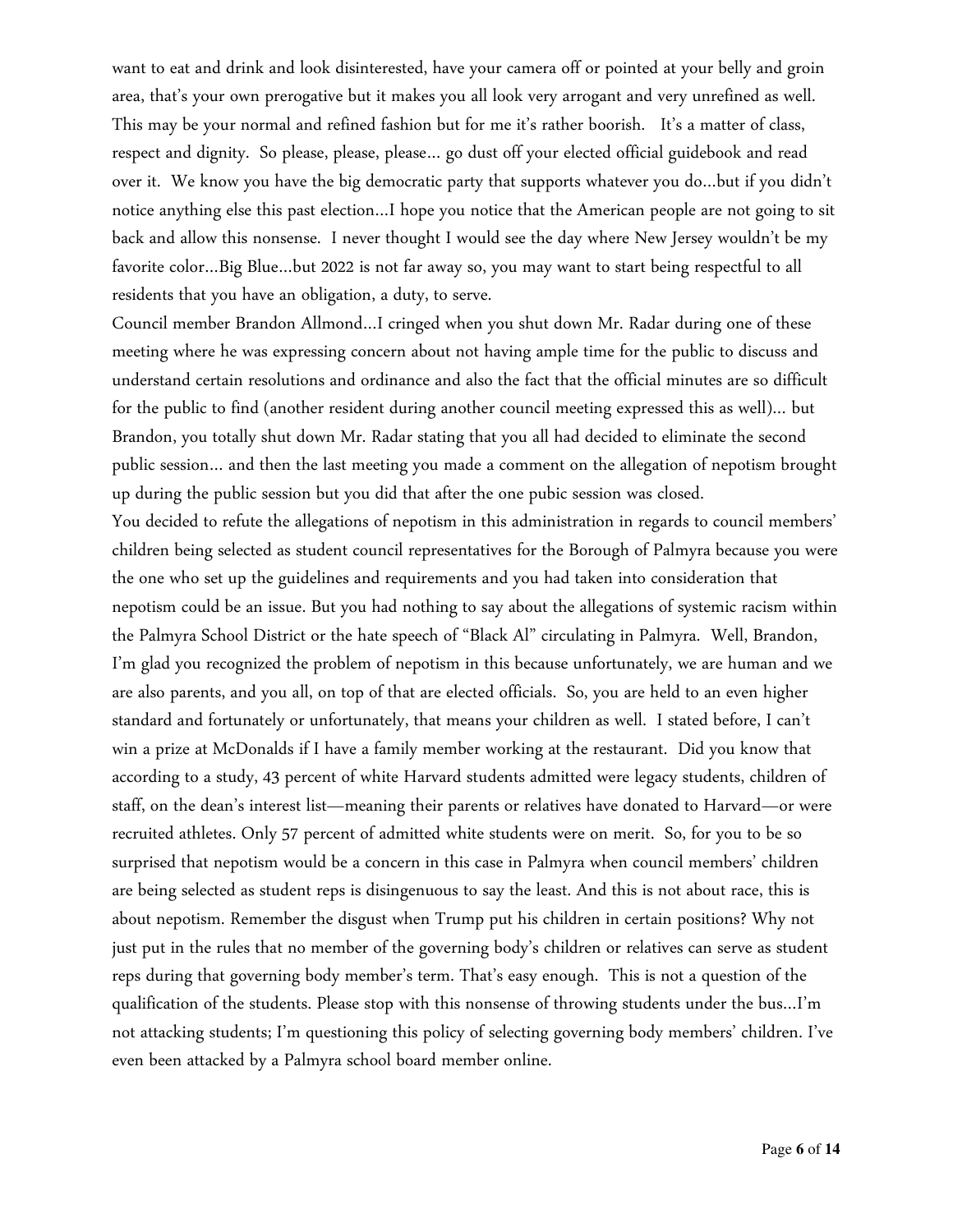I know you said this is a small town and so quite naturally, there is a shortage of students that would be available for these two spots. Wow…2 spots to fill and the Palmyra School District can't find any students that would qualify for those spots besides council members' children?

The problem with allowing the school to decide, and the Clarence B Jones Institute for Social Advocacy has had this problem, is that you have to see who is selecting these students. You can't tell me that with a student population of nearly 50% students of color, and a wide socio-economic range you are not able to find 10 - 20 diverse students for this selection. I don't want to get into details about the issue the CBJ Institute had with the selection committee at the high school but again, we are human and there is a tendency to select students that you know, or you like, or you understand...it's just human nature.

As you know, students who get these positions are able to use this experience on their college admissions application and also when applying for scholarships…so there is a monetary gain in this as well. Can you see where this could be a big problem? Remember this is the mayor and council and administration who had an ethics investigation (paid by taxpayers) of the former mayor because you all alleged, she was trying to create benefits from her title of mayor, in her profession to help herself. What is the issue with stating that a family member, a relative of the council or mayor or administration is not allowed to have these positions? This has nothing to do with the student…it's the policy. And you know…I'm pretty sure in the elected officials' guidebook, it probably addresses this issue.

Nepotism is a serious issue. Nepotism in politics leads to political corruption. Nepotism is also having taxpayers pay for certain certifications and accreditations of council members or administrators which result in financial gain and also enhancing one's own benefits…this is unethical and should have no place in the governing body of any town or city. Does it happen? YES. Should it happen? NO. So why are you fighting for council members' children to have these positions? If you are an elected official, you have decided you are a public servant and that means altruistic service. That means selfless service. Which means putting the public ahead of your own families. That's what an elected official is…sorry. The opposite of altruism is nepotism.

Ms. Kelly- Highland Avenue Ms. Kelly asked for guidance with help regarding the speeding on Highland Avenue. Ms. Kelly asked if it was possible to have signs placed on Highland Avenue to reminding everyone of the speed limits. Chief Campbell indicated she had spoke with Mr. Kirchner, and Mr. McGill regarding solar powered signs and having them placed in various areas in town. Chief Campbell indicated they could place the traffic control sign out on Highland Avenue and place the traffic box out to monitor how much traffic is coming down Highland Avenue. Chief Campbell stated ed she would have the traffic control officer work on it.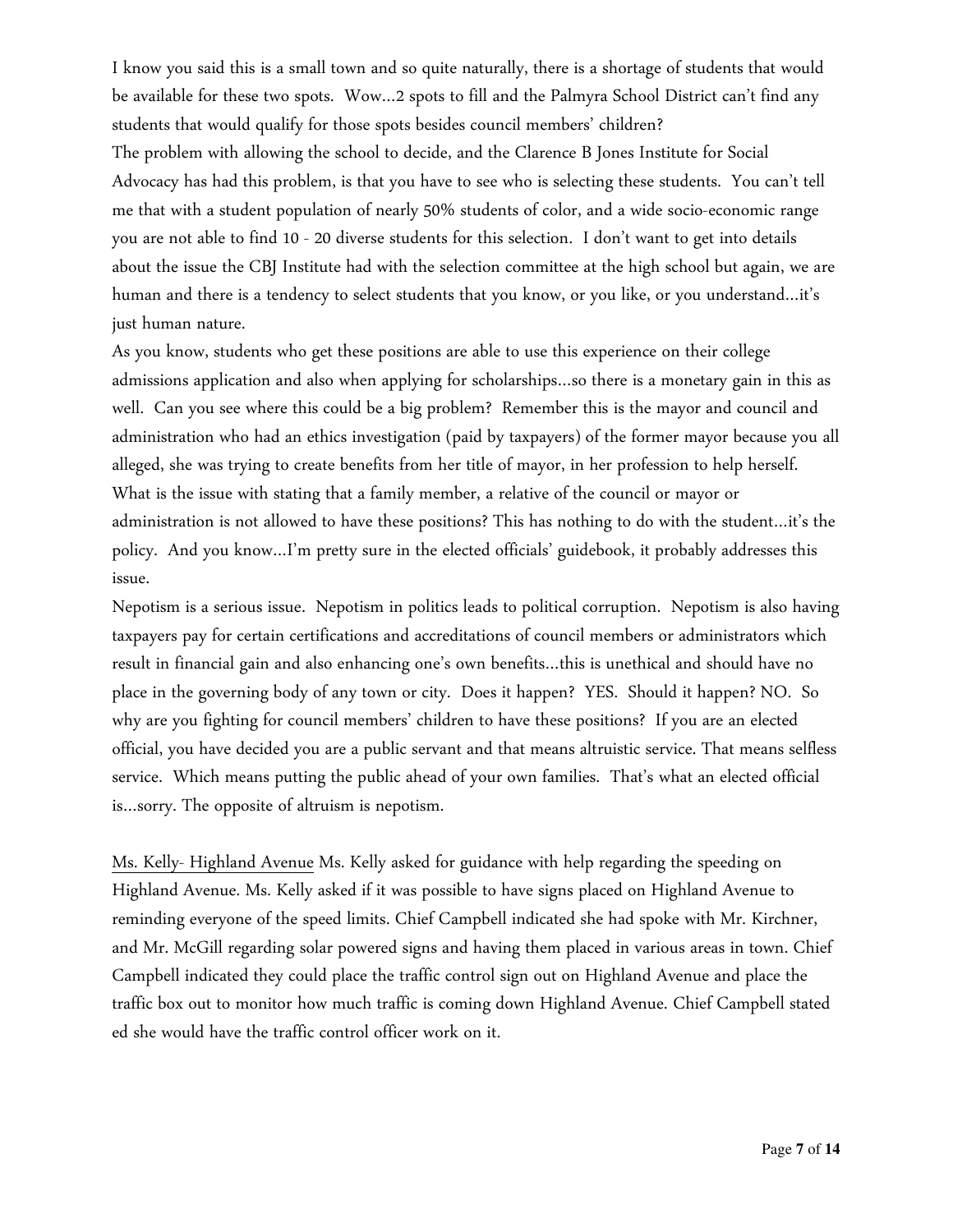Seeing no additional comments Mayor Tait requested a motion to close the public comment portion. President Howard made a motion to close the public comment portion. Mrs. Russell second the motion.

All members present voted in favor of the motion.

### ORDINANCES ON SECOND READING public hearing

Ordinance 2021-14, An Ordinance Amending Ordinance 2021-05 Concerning Administrative Review and Approval of Minor modifications and/or Field changes to previously approved site plans

Mayor Tait asked for a motion to open Ordinance 2021-14 for public hearing. Mrs. Russell made a motion to open Ordinance 2021-14 for public comments. President Howard second the motion.

### All members present voted in favor of the motion.

Seeing no comments Mayor Tait requested a motion to close the public portion for hearing of Ordinance 2021-14. Mrs. Russell made a motion to close the public hearing of Ordinance 2021-14. President Howard second the motion.

### All members present voted in favor of the motion.

Mayor Tait requested of motion to approve Ordinance 2021-014. Mrs. Russell made a motion to approve Ordinance 2021-14. President Howard seconded the motion.

At the call of the roll, the vote was: INFAVOR: Mr. Allmond, Mrs. Jenkins, Mrs. McCann, Mrs. Russell, President Howard AGAINST: None ABSENT: Dr. Cloud Motion carried. Ordinance 2021-14 was approved.

Ordinance 2021-15, An Ordinance of the Borough of Palmyra, County of Burlington, State of New Jersey Amending Chapter 190, Article III of the Code of the Borough of Palmyra Entitled Parks and Recreation Areas

Mayor Tait asked for a motion to open Ordinance 2021-15 for public hearing. Mrs. Russell made a motion to open Ordinance 2021-15 for public comments. President Howard second the motion. All members present voted in favor of the motion.

Seeing no comments Mayor Tait requested a motion to close the public portion for hearing of Ordinance 2021-15. Mrs. Russell made a motion to close the public hearing of Ordinance 2021-15. President Howard second the motion.

All members present voted in favor of the motion.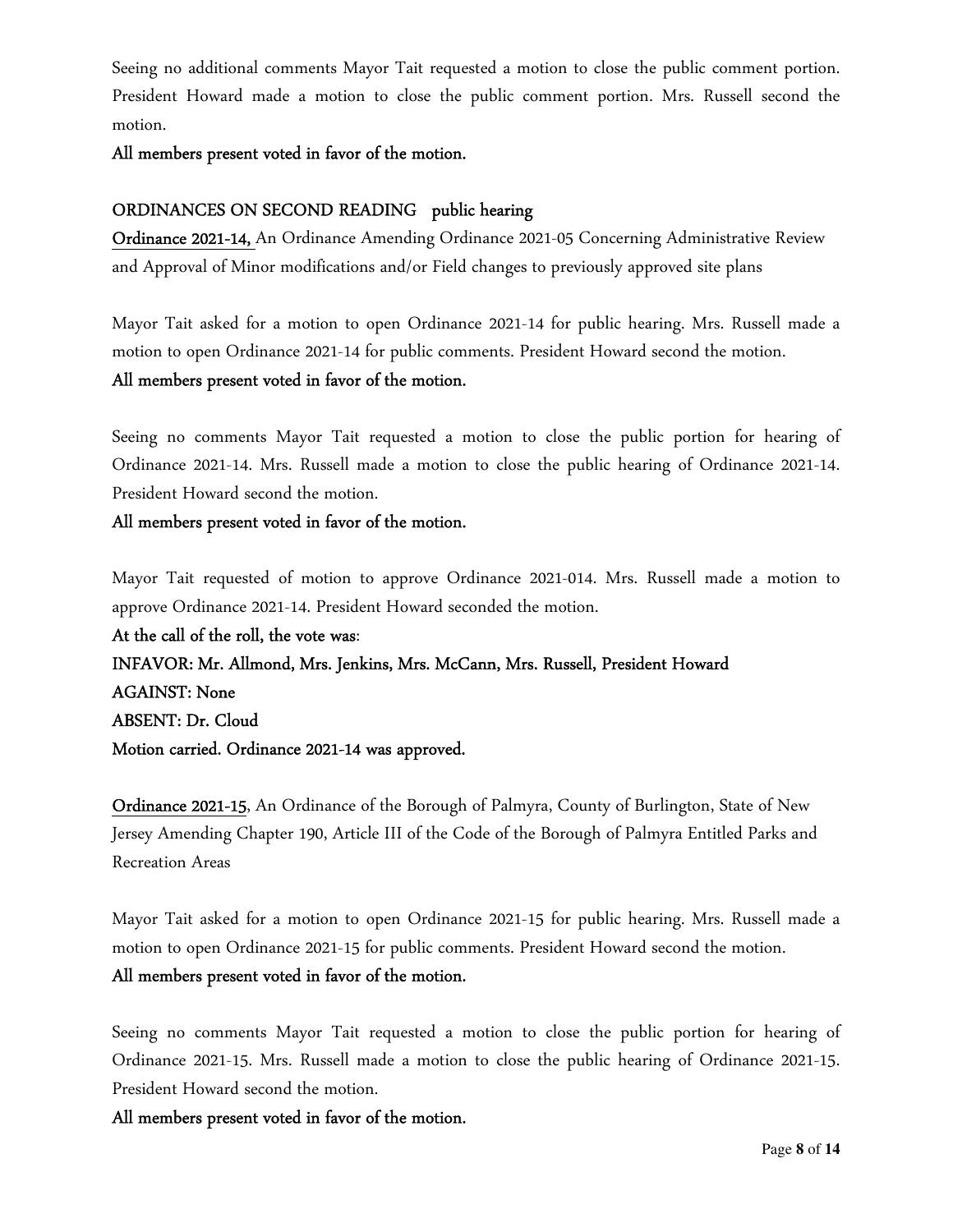Mayor Tait requested of motion to approve Ordinance 2021-015. President Howard made a motion to approve Ordinance 2021-15. Mrs. Russell seconded the motion.

At the call of the roll, the vote was: INFAVOR: Mr. Allmond, Mrs. Jenkins, Mrs. McCann, Mrs. Russell, President Howard AGAINST: None ABSENT: Dr. Cloud Motion carried. Ordinance 2021-15 was approved.

Ordinance 2021-16, An Ordinance of the Borough of Palmyra, Burlington County, in the State of New Jersey Amending the Sewer Connection Fees.

Mayor Tait asked for a motion to open Ordinance 2021-16 for public hearing. Mrs. Russell made a motion to open Ordinance 2021-16 for public comments. President Howard second the motion. All members present voted in favor of the motion.

Seeing no comments Mayor Tait requested a motion to close the public portion for hearing of Ordinance 2021-16. President Howard made a motion to close the public hearing of Ordinance 2021- 16. Mr. Allmond second the motion.

All members present voted in favor of the motion.

Mayor Tait requested of motion to approve Ordinance 2021-016. Mrs. Russell made a motion to approve Ordinance 2021-16. President Howard seconded the motion.

At the call of the roll, the vote was: INFAVOR: Mr. Allmond, Mrs. Jenkins, Mrs. McCann, Mrs. Russell, President Howard AGAINST: None ABSENT: Dr. Cloud Motion carried. Ordinance 2021-16 was approved.

Ordinance 2021-17, Ordinance of the Borough of Palmyra, County of Burlington, State of New Jersey Approving an Application for a Long-Term Tax Exemption and Authorizing the Execution of a Financial Agreement for a Tax Exemption for an Urban Renewal Project with Respect to the Property Commonly Known as Block 156, Lots 2, 2.01, 3.01,4.01,5.01,6.01 (Future Lot 2.03) on the Tax Map of the Borough of Palmyra

Mayor Tait asked for a motion to open Ordinance 2021-17 for public hearing. Mrs. Russell made a motion to open Ordinance 2021-17 for public comments. President Howard second the motion.

All members present voted in favor of the motion.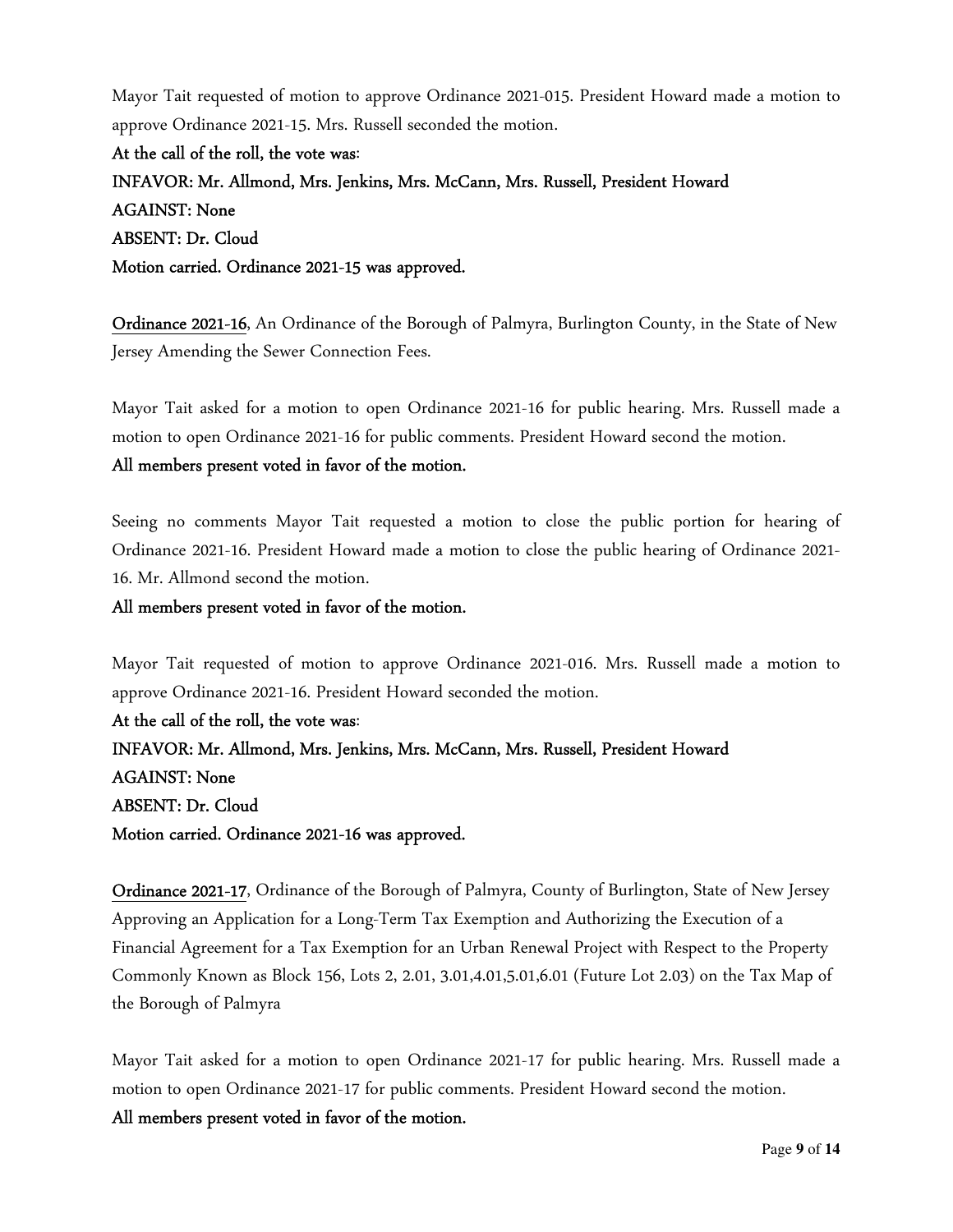Seeing no additional comments Mayor Tait requested a motion to close the public portion for hearing of Ordinance 2021-17. Mrs. Russell made a motion to close the public hearing of Ordinance 2021-17. Mr. Allmond second the motion.

### All members present voted in favor of the motion.

Mayor Tait requested of motion to approve Ordinance 2021-017. President Howard made a motion to approve Ordinance 2021-17. Mrs. Russell seconded the motion.

At the call of the roll, the vote was: INFAVOR: Mr. Allmond, Mrs. Jenkins, Mrs. McCann, Mrs. Russell, President Howard AGAINST: None ADSENT: Dr. Cloud Motion carried. Ordinance 2021-17 was approved.

### RESOLUTIONS

Mayor Tait stated, Resolution 2021-221 thru Resolution 2021-224 would be enacted as a single motion, if any resolution needed additional discussion, it would be removed from the consent agenda and voted on separately. Mayor Tait asked if anything needed to be removed. Noting no one requested additional discussion on any resolutions, Mayor Tait read the following resolutions into the record:

Resolution 2021-221 Awarding a Contract to Allrisk Inc per Invoice # 2021-SI-17190 New Jersey State Approved COOP# 65MESCCPS ESCNJ-Bid Number ESCNJ 17/18-34 Disaster Recovery in the Amount of \$23,713.11 Subject to the Certification of the CFO

Resolution 2021-222, Resolution Authorizing the award of a Non-Fair and Open Contract Frenzel Auto Repair, Public Road, Palmyra, NJ for Auto Repair and Maintenance for the Borough of Palmyra

Resolution 2021-223, Resolution Authorizing the Payment of November 2021 Bills in the Amount of \$1,917,568.60

Resolution 2021-224, Resolution Authorizing the Execution of a Redevelopment Agreement between the Borough of Palmyra and Palmyra Urban Renewal Entity, LLC. Pursuant to the Local Redevelopment and Housing Law N.J.S.A. 40A:12A-1 et.seq

Mayor Tait requested a motion to approve the consent agenda, Resolutions 2021-221 thru Resolution 2021-224.

Mr. Allmond made a motion to approve the consent agenda, Resolution 2021-221 thru Resolution 2021-224. Mrs. Russell second the motion.

At the call of the roll, the vote was:

INFAVOR: Mr. Allmond, Mrs. Jenkins, Mrs. McCann, Mrs. Russell, President Howard AGAINST: None

Motion carried. Resolutions 2021-221 and Resolution 2021-224 were approved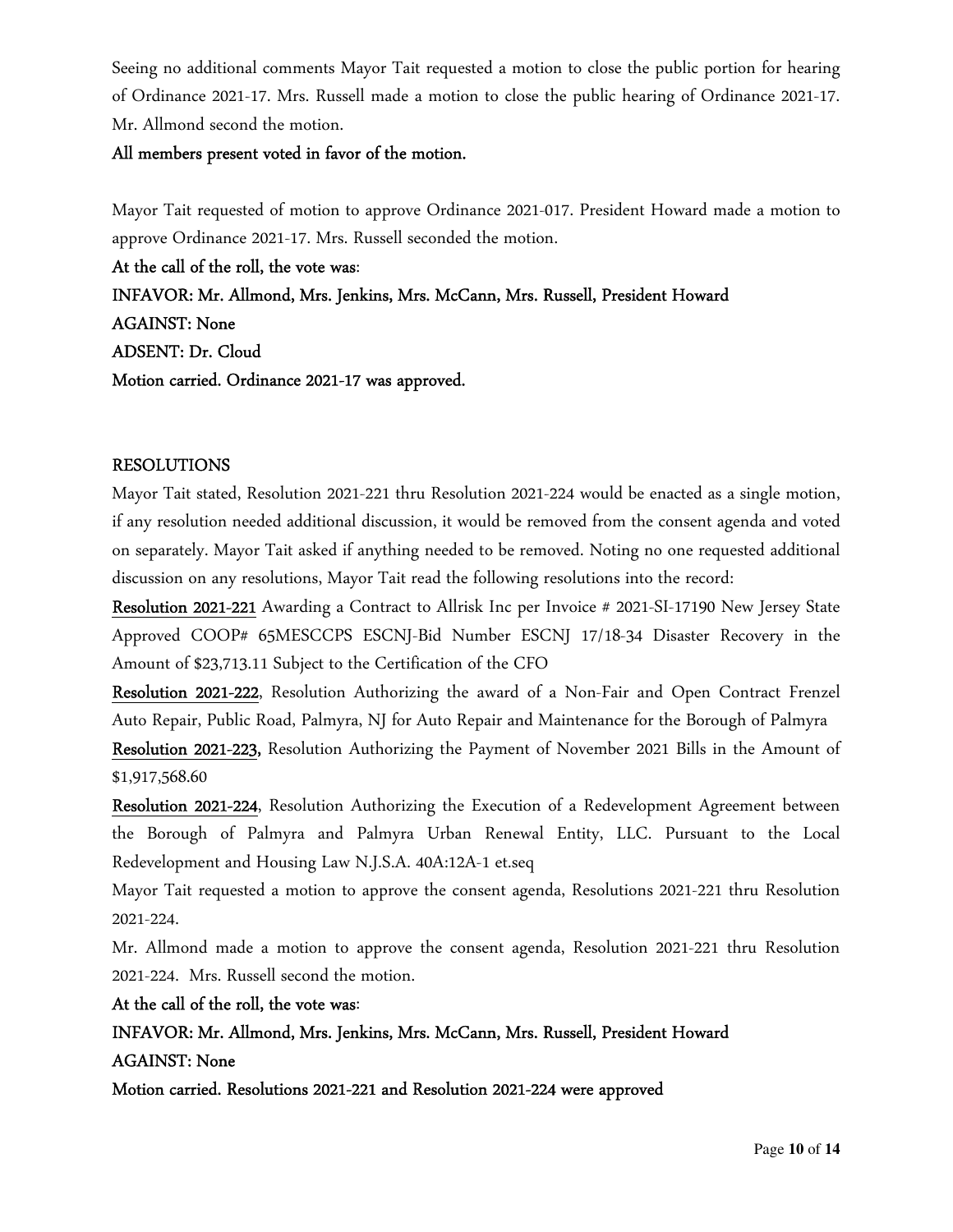### MOTION TO APPROVE TREASURERS' REPORTS'

Mayor Tait requested a motion to approve the Treasurer's Report of October 2021. Mr. Allmond made a motion to approve the Treasurer's Report for October 2021. Mrs. Russell second the motion.

# At the call of the roll: All members present voted in favor of the motion. Motion Carried. Treasurer Report was approved

### PUBLIC EVENTS

Mayor Tait noted that the PIA Winter Festival will be held on November 27<sup>th</sup>, 2021, at Payton I Flournoy Park.

Mayor Tait noted that Santa will be arriving in town on December 3<sup>rd</sup>, 2021, he will be riding thru town on the Fire truck to greet and nod "Hello" to all.

### DISCUSSION ITEMS

Mr. Gural noted the continued increase in covid infections. Mr. Gural indicated we have had 10 more confirmed cases and two additional probable cases since November 9<sup>th</sup>, 2021.

Mr. Gural stated the mandatory COVID-19 vaccination requirement and testing requirements have been fully implemented effective today November 15th, 2021.

Mr. Gural indicated that on November 3<sup>rd</sup>, 2021, Ms. Kilmer, the police department and an outside hired vendor went to 313 Delaware Ave to again try to clean up that property; again, they were met with the tenant who insisted all items on the property belonged to him and could not be removed. The tenant indicated he would clean up the property, which is not happening. Mr. Gural stated that the solicitor would probably need to be involved to get that property clean-up, noting the death of the owner of the property.

Mrs. Russell indicated she had nothing new to report regarding the alcoholic beverage's consumption in public places ordinance. Mrs. Russell noted that because it is so late in the year the ordinance change would need to wait until next year. Mrs. Russell indicated if anyone had questions regarding the potential proposed changes to contact her.

Mr. Gural indicated he is hoping to have the Fund Balance (Surplus) usage policy for council consideration in March of next year around budget time, noting Mr. Nehilla is crafting some ideas for the policy.

Mr. Gural stated that Mr. Gerkens and Ms. Kilmer are currently working on the accessory structures/cargo containers and Zoning/Land Development Ordinance amendments. Mr. Gural indicated the are hoping to have it ready for council consideration in early 2022.

Mr. Gural indicated the sewer lateral responsibility ordinance, sewer fees, and potential water usage billing will also be updated and address in early 2022.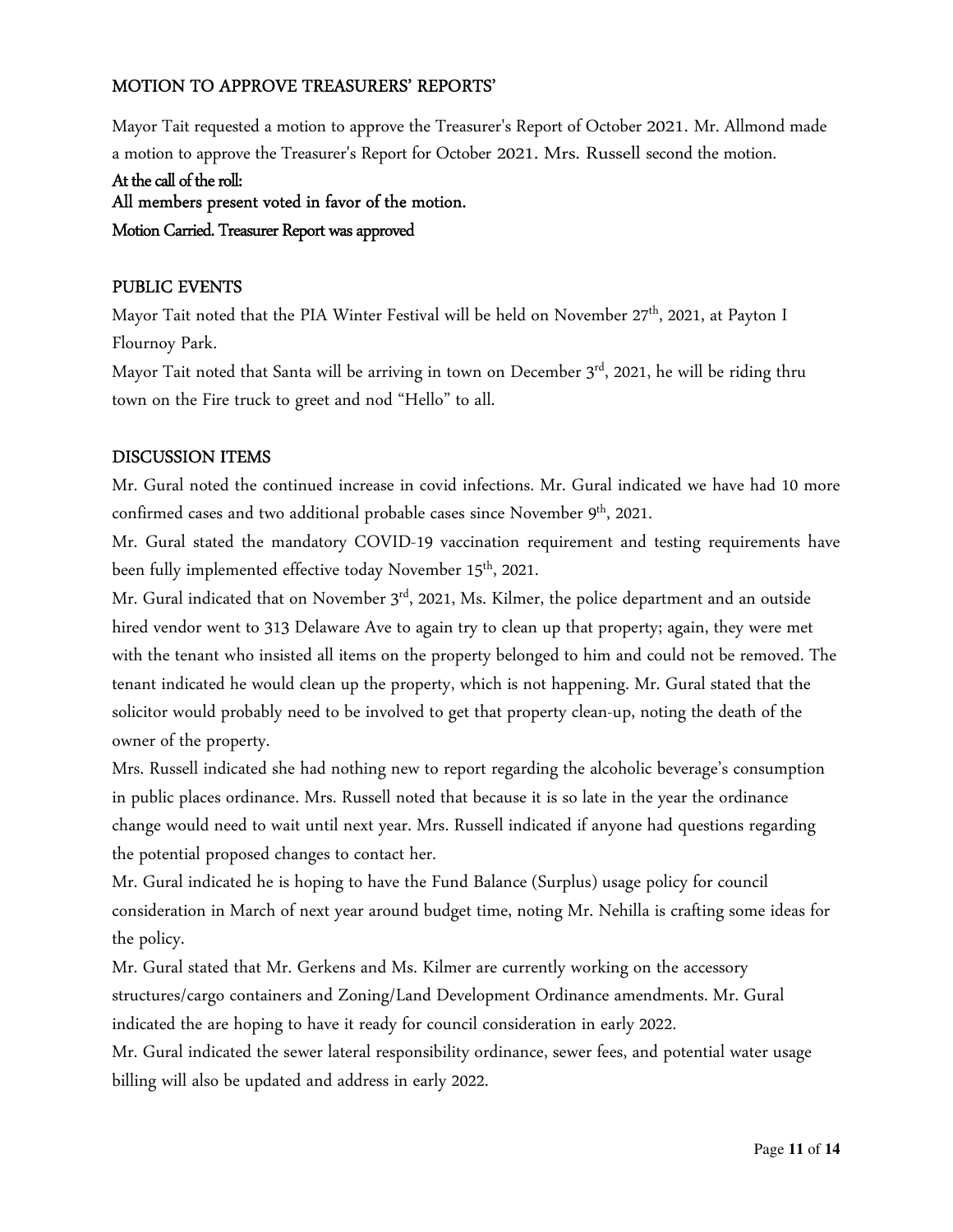Mr. Gural indicated Ms. Hui has been working with the Borough regarding a pedestrian bridge/walkway from the Pennsauken Light Rail Station over the Pennsauken Creek into the new redevelopment area and the Palmyra Natura Cove. Mr. Gural noted that the NJDOT feels this will be a perfect fit for the DVRPC Local Bicycle/Pedestrian Planning assistance program. Mr. Gural stated Mr. Gerkens and Ms. Hui are working on the project with the intention of moving it forward. Mr. Gural indicated that we use to have clothing collection containers in public works. Mr. Gural stated he had been contacted by a retired police officer who is affiliated with a Veterans organization which collects clothes for veterans. Mr. Gural noted that he asked if the governing body would consider locating a collection container in public works to collect clothing for the Veteran's organization. Mr. Gural stated additional information would be submitted and he would forward it to the governing body for consideration.

#### ADMINISTRATORS REPORT

Mr. Gural noted that we are still advertising for the TACO and Code Enforcement Officer positions. Mr. Gural indicated he had tided the last salary increase issue for the person who is handling these jobs, to the hiring of these individuals, however because it is taking so long to get these positions filled, he will be making his recommendation to the governing body for consideration at the next meeting. Mr. Gural stated the 2022 budget is in process and all budgets and capital requests from department heads are due to him by December 9<sup>th</sup>, 2021. Mr. Gural requested the governing body also give him any requests regarding the 2022 budget capital expenditures by December  $9<sup>th</sup>$ , 2021. Mr. Gural stated that Mr. Rosenberg prepared a memo which was sent to the governing body regarding the two road improvement projects and liquidated damages against the contractor. Mr. Rosenberg indicated that he needed instruction as to the extent of the liquidated damages to pursue on the projects. Mr. Rosenberg indicated discretion could be given to Mr. Gural to negotiate the amount of the liquidated damages if council so desired. Some discussion was had regarding the negotiations, and it was decided to allow Mr. Gural and Mr. Rosenberg to negotiate with the contractor regarding the amounts of the liquated damages.

Mr. Gural stated the owner of 202 Cinnaminson Ave appeared in court, plead guilty and agreed to remove the storage container from his property. Mr. Gural noted that ten days was given to allow him to remove the container, and to date the container is still at the location. Mr. Gural indicated we will be bringing the owner back into court to get this resolved.

Mr. Gural noted the Request for Proposals for Professional Services for 2022 are out and due back by December 3<sup>rd</sup> at 12:00 Noon.

Mr. Gural indicated the following items are things which the governing body is currently working on, and additional information will be coming at a later date.

• Purchase Orders - Council signature requirement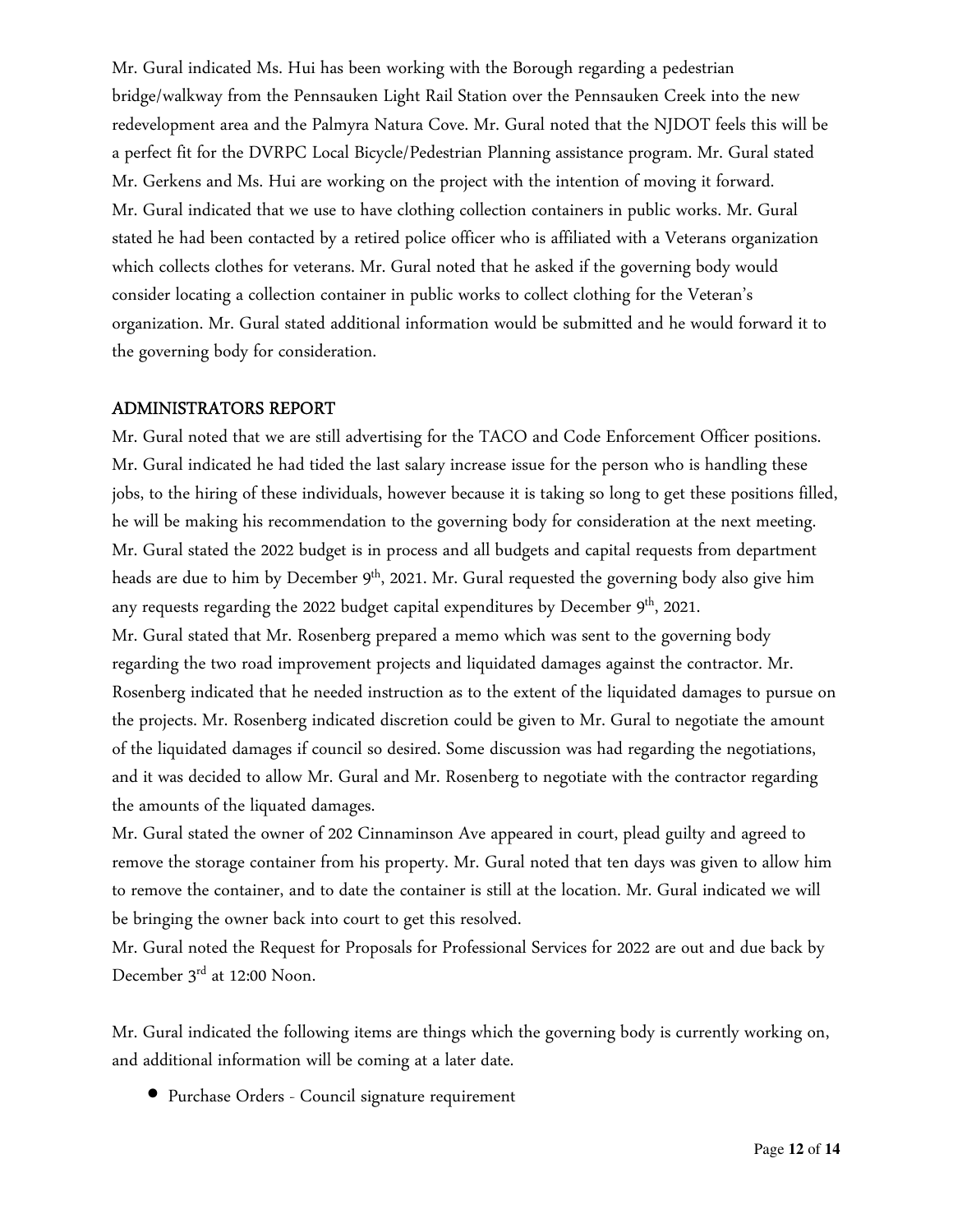- Sidewalk/snow & ice removal Ordinance
- Handicap Parking Sign Ordinance
- Parking Ordinance additional amended code subsections required
- Veterans Affairs Committee Ordinance
- Accessory Structures/cargo containers Zoning/Land Development Ordinance amendments
- Trash Collection Republic Services and potential inhouse collections

### MAYOR / COUNCIL COMMITTEE REPORTS AND COMMENTS

Mr. Allmond- No Comment

Mrs. Russell – No comment

Mrs. Jenkins – No Comment

Mrs. McCann- No Comment

President Howard - No comment

Mayor Tait – Mayor Tait noted the first Mobil Pantry was held last Thursday; please pass the word that the pantry will be at the community center parking lot, every Thursday at 2:00 pm. Mayor Tait indicated she had spoken with the County in regard to continuing the Vaccination Clinic in the Community Center, however was told they are now concentrating on school locations and are hoping to have the mega center open by the end on November. Mayor Tait thanked all Veterans for their service.

Mayor Tait asked Mr. Gural and Mr. Rosenberg if there were items for closed session. Mr. Gural and Mr. Rosenberg indicated yes regarding contracts, negotiations, and personnel.

Resolution 2021-225, Resolution Excluding the Public from Certain Meetings Pursuant To Section 8 of the Open Public Meeting Act C. 231 P. L. 1975 for matters relating to: Negotiations, Contracts, personnel

Mayor Tait requested a motion to approve Resolution 2021-225. Mrs. Russell made a motion to approve Resolution 2021-225. President Howard second the motion.

At the call of the roll, the vote was:

INFAVOR: Mr. Allmond, Mrs. Jenkins, Mrs. McCann, Mrs. Russell, President Howard AGAINST: None

Into closed at 8:36 pm

Out of closed at 9:03 pm